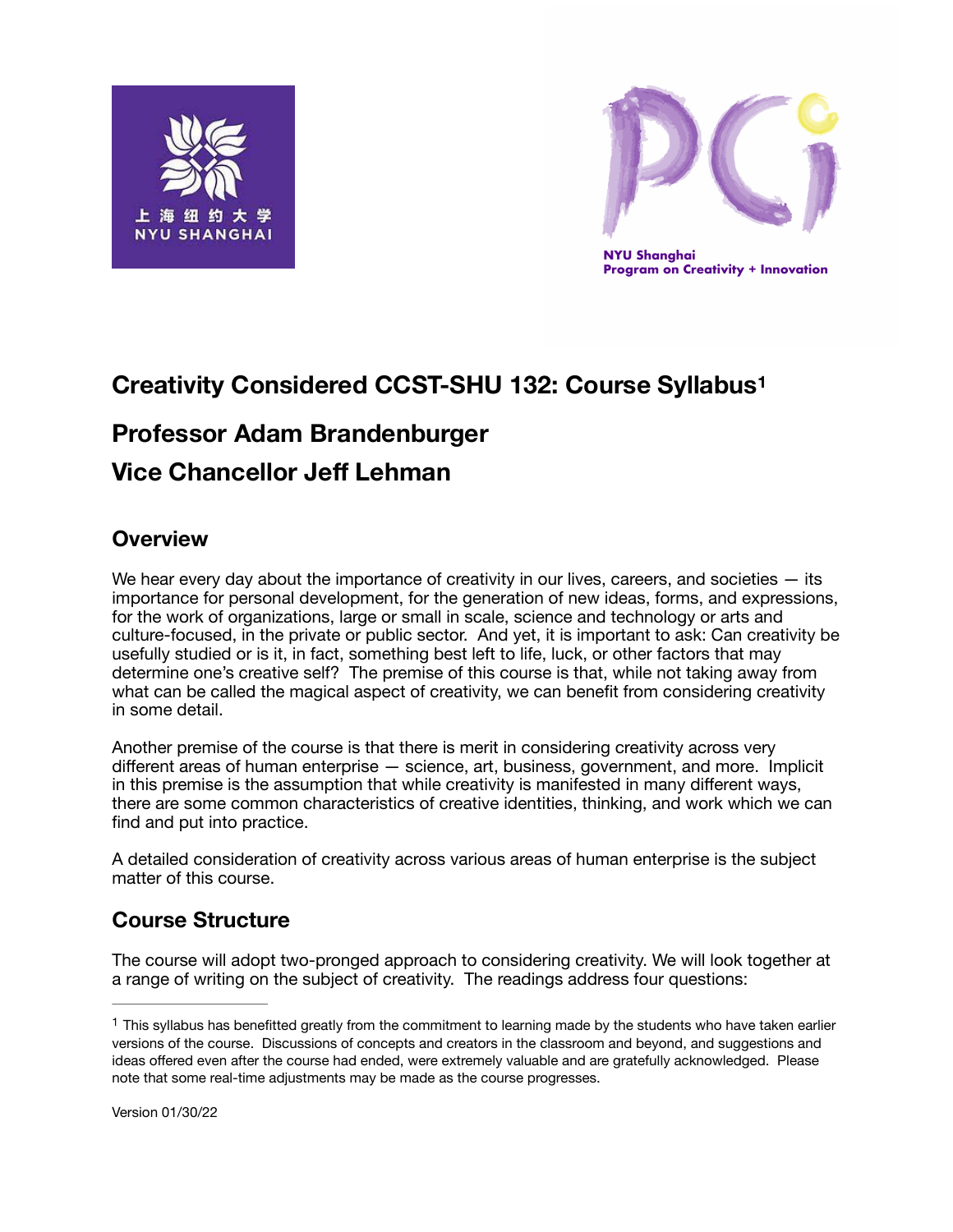- 1. What is the reason everyone is talking about creativity?
- 2. What constitutes a creative identity?
- 3. What are some guides to creative thinking and doing?
- 4. What can science tell us about creativity?

We will also develop semester-long projects on people ("creators") who have produced important breakthroughs in the arts, sciences, technology, business, or elsewhere. This way, the readings are supplemented with examinations of real people and their creative endeavors. At the same time, the projects are informed by some general ideas and concepts, so that they become not just descriptions but also analyses of the creators in question.

### **Sessions**

- Class 1: Introduction
- Class 2: What is the reason everyone is talking about creativity?
- Class 3: What constitutes a creative identity?
- Class 4: Presentations on creators I
- Class 5: What constitutes a creative identity contd.?
- Class 6: What are some guides to creative thinking and doing?
- Class 7: Presentations on creators II
- Class 8: What are some guides to creative thinking and doing contd.?
- Class 9: What are some guides to creative thinking and doing contd.?
- Class 10: Presentations on creators III
- Class 11: What can science tell us about creativity?
- Class 12: Presentations on personal lessons
- Class 13: Presentations on personal lessons contd.
- Class 14: Conclusion

## **Learning Objectives and Outcomes**

The course is designed to achieve several objectives and outcomes.

i. There is a common prevailing narrative about creativity  $-$  a narrative that emphasizes the quest for novelty, certainty of purpose, the role of the individual spirit, freeing of oneself from constraints, and so on. While not denying that there is truth in this narrative, we believe that it is an incomplete picture and that there are also other characteristics to be found underneath creativity. The course will help students develop an expanded narrative about creativity --- one that looks at the importance of paying close attention to what already exists as well as the new, of being fluid and open to exploration, of thinking and working in groups as well as individually, of operating under constraints as well as free of them, and more.

ii. We all carry around stories of our favorite (often, famous) creators. Often, these creators will be people who worked or work in our own areas of interest — a writer or artist, say, if we are in the humanities, or, perhaps, a scientist or mathematician, if these are more our areas of interest, or an entrepreneur, or a leader. The course will cover creators from all these domains. It will therefore help students broaden their knowledge and appreciation of creative work across domains.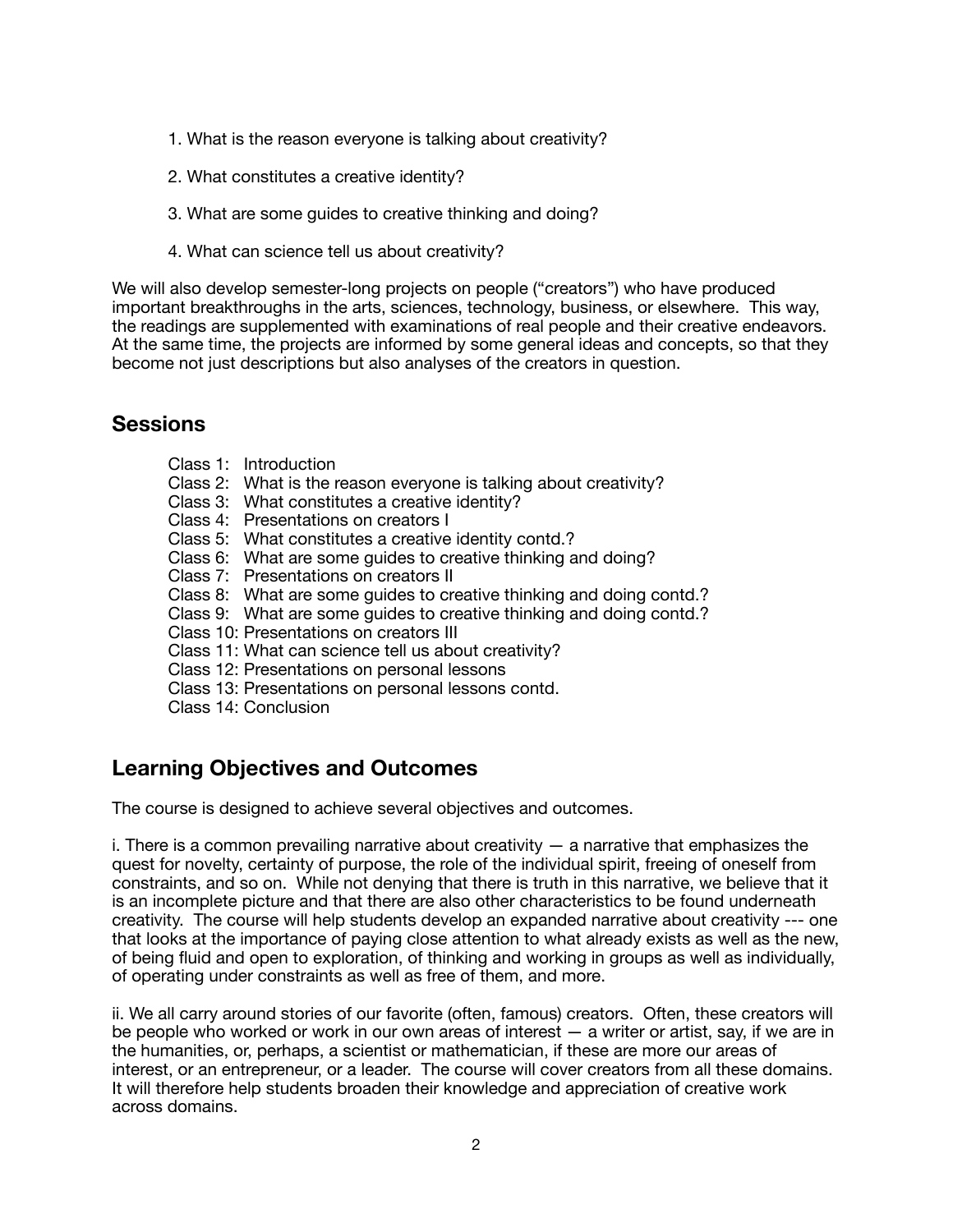iii. The course is an exploration of creativity out there in the world — as we study creators and writings about creativity. The course is also designed to help students gain a deeper understanding of their existing and evolving creative selves and, importantly, to help everyone gain greater confidence in their own creative capacities.

iv. Through readings, class discussions, project work, presentations, and a final essay, students will practice and further develop their general critical reading and thinking skills, and their effectiveness in listening, communicating, and writing.

## **General Information**

### 1. Library and Research Services

The Library is available to support your research needs, and provides access to 14,000 print resources, 2,000 DVDs, and 1,000 databases (including over a million e-books, as well as streaming audio & video and image databases). Librarians with expertise in fields such as Business, Economics, Humanities, Science (STEM), and Social Sciences are available inperson and online to help you with your research. Services include:

- one-to-one consultations to help you with your research projects
- reference Desk hours in the library for immediate help with finding & using resources
- workshops throughout the semester on research strategies, special databases, academic integrity, and using citation tools

Visit the Library on the 4th floor, or go to shanghai.nyu.edu/library to learn more.

### 2. Tutoring and Writing Support

The Academic Resource Center (ARC) provides tutoring and support to students looking to reach their highest academic potential. Students can schedule a meeting, or drop by, for any of the following:

- individual and small-group tutoring in over 30 STEM and Business & Economics courses
- individual writing consultations at any stage of the writing process
- academic coaching in areas such as time management, reading & note-taking strategies, exam preparation, and goal setting
- workshops on writing, academic skills, and technologies
- group study and conversation circles (students are also welcome to study on their own in the comfortable, supportive atmosphere of the ARC)

### 3. Moses Center for Student Accessibility

If you will require academic accommodation of any kind during this course, you must notify me at the beginning of the course (or as soon as your need arises) and provide a letter from the Moses Center for Student Accessibility ([mosescsa@nyu.edu](mailto:mosescsa@nyu.edu)) verifying your registration and outlining the accommodations they recommend. For more information, visit the CSA website: <https://www.nyu.edu/students/communities-and-groups/student-accessibility.html>.

### 4. Attendance

Attendance in all classes is required. If you are unable to attend a class, please let us know in advance so we can talk about how you can catch up. If you are sick and need to miss more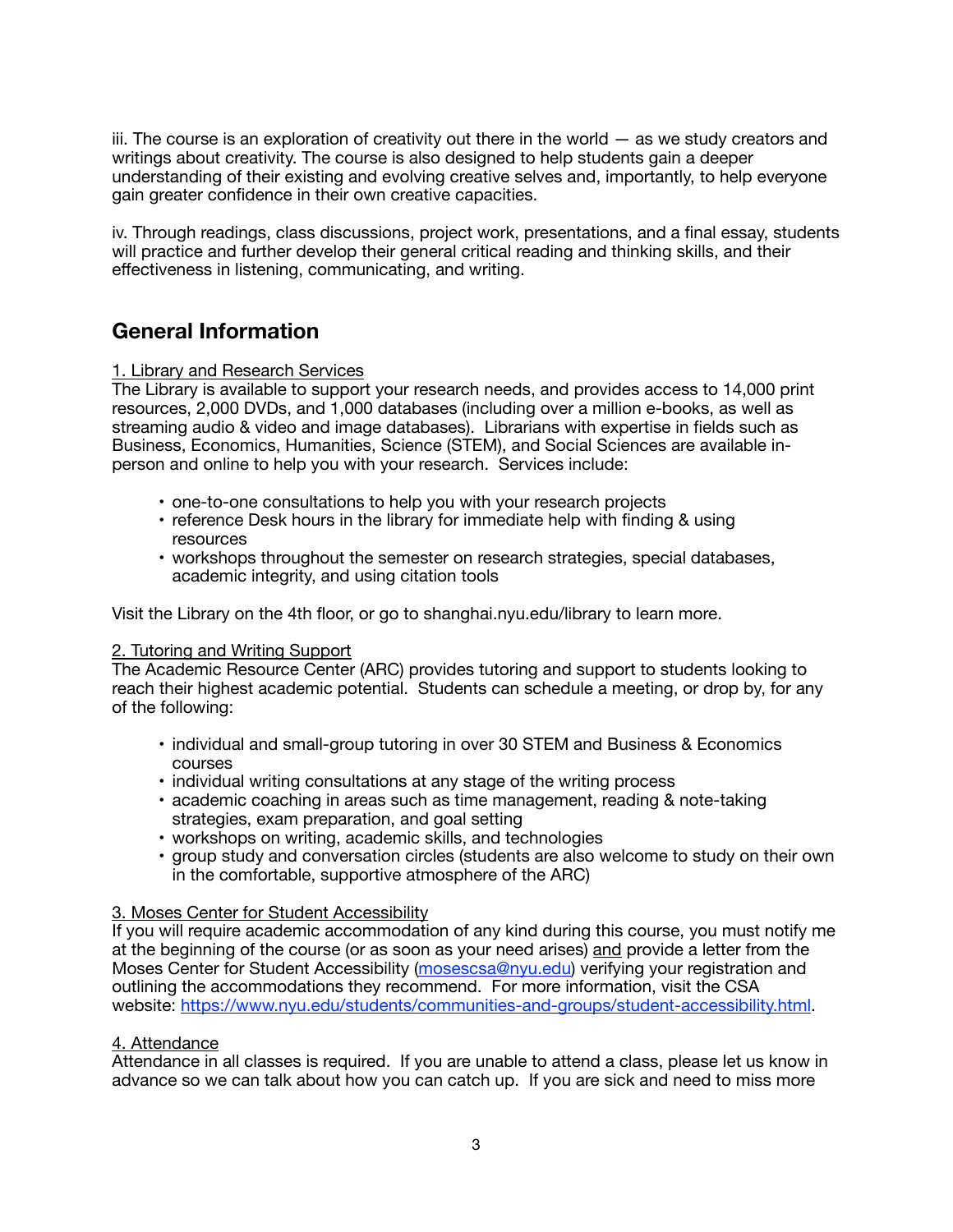than a week of classes, you should speak to the Health & Wellness Office to obtain an excused absence.

### 5. Academic Integrity

Students should read and adhere to the NYU Shanghai policy on academic integrity as described in the current NYU Shanghai Academic Bulletin.

### **Name Pronunciation and Pronouns**

NYU students now have the ability to include their pronouns and name pronunciation in Albert. I encourage you to share your name pronunciation and pronouns this way. Please utilize this link for additional information: [Pronouns & Name Pronunciation.](https://www.nyu.edu/students/student-information-and-resources/registration-records-and-graduation/forms-policies-procedures/pronouns-and-name-pronunciation.html)

### **Religious Observances and Other Absences**

NYU's [Calendar Policy on Religious Holidays](https://www.nyu.edu/about/policies-guidelines-compliance/policies-and-guidelines/university-calendar-policy-on-religious-holidays.html) states that members of any religious group may, without penalty, absent themselves from classes when required in compliance with their religious obligations. You must notify me in advance of religious holidays or observances that might coincide with exams, assignments, or class times to schedule mutually acceptable alternatives. Students may also contact [religiousaccommodations@nyu.edu](mailto:religiousaccommodations@nyu.edu) for assistance.

NYU is committed to ensuring an equitable educational experience for all students regardless of identity or circumstances and strives to recognize the obligations its students have outside of school. Please review all class dates at the start of the semester and review all course requirements to identify any foreseeable conflicts with exams, course assignments, projects, or other items required for participation and attendance. If you are aware of a potential conflict, please contact me as soon as possible to discuss any potential conflicts to determine whether/ how they can be accommodated.

### **Inclusive Learning Environment**

*This course strives to support and cultivate diversity of thought, perspectives, and experiences. The intent is to present materials and activities that will challenge your current perspectives with a goal of understanding how others might see situations differently. By participating in this course, it is the expectation that everyone commits to making this an inclusive learning environment for all.* 

### **Schedule**

### Class 1: Introduction

Assignment: In preparation for our first class, please read through the syllabus, which will give you the overall picture of how the course will unfold.

In class, we will do self-introductions and share our motivations for joining this semester-long consideration of creativity. So, please give some thought in advance to how you want to introduce yourself.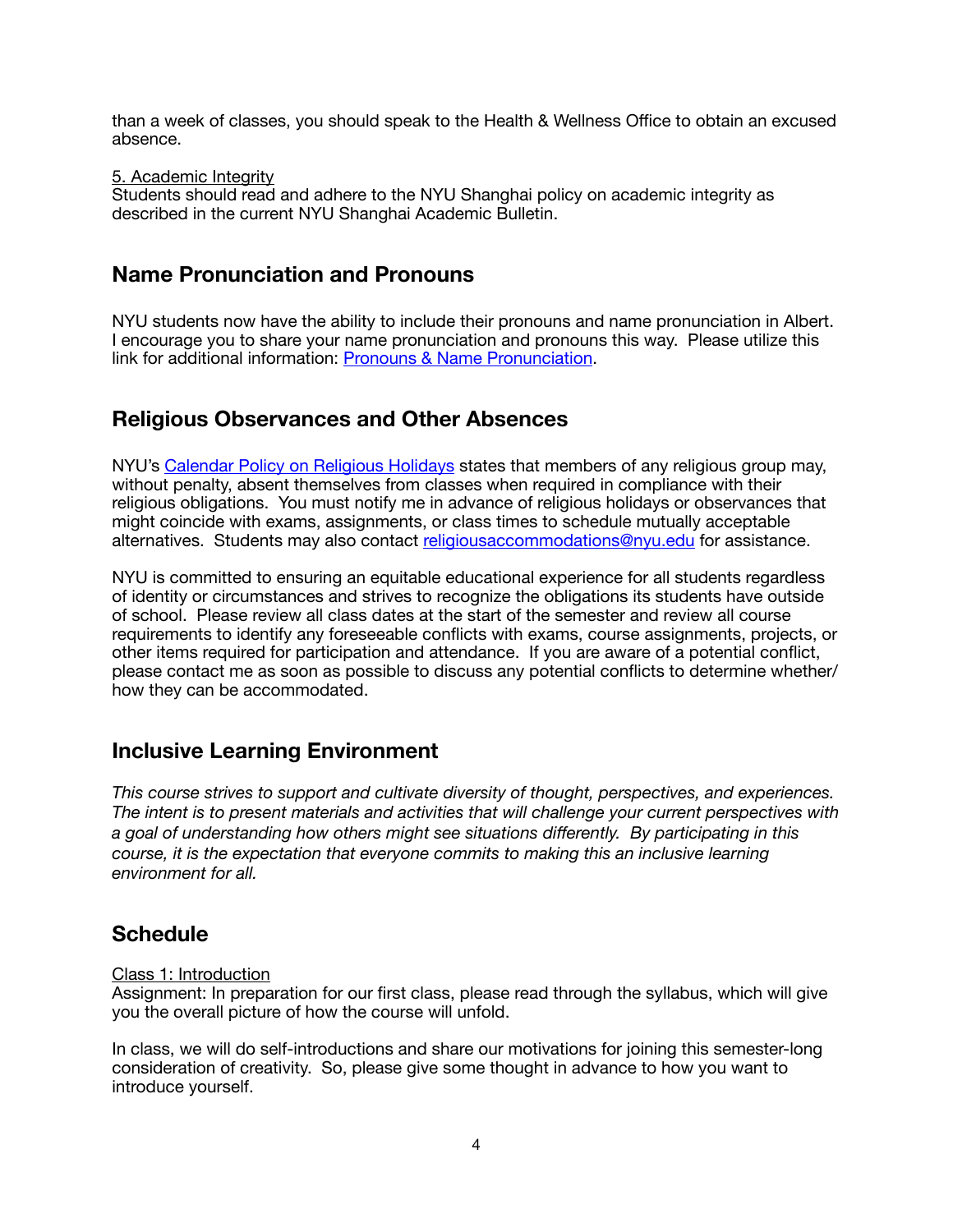Please then prepare:

a. Kyna Leski, *The Storm of Creativity*, MIT Press, 2015, Chapter 1 ("Creativity as Storm"). (You can find book excerpts in the relevant unit  $-$  Class #1, Class #2,  $\ldots$   $-$  on our Brightspace site.)

b. Scott Barry Kaufman and Carolyn Gregoire, *Wired to Create: Unraveling the Mysteries of the Creative Mind*, Perigee, 2015, Preface and Introduction ("Messy Minds").

c. Massimo Bottura, *Osteria Francescana*, Phaidon Press, 2014, excerpt.

d. "Massimo Bottura | Talks at Google," at <https://www.youtube.com/watch?v=hFkNx2UQGNQ>.

The reading from *The Storm of Creativity* offers a metaphor for the creative process, namely, that of a storm. Please think about a metaphor of your own for creativity, write half a page describing your metaphor, and come to class ready to read and share.

In the reading from *Wired to Create*, the authors review and then reject a classic four-stage model of creativity (preparation, incubation, illumination, verification). Why do the authors reject this model, and what do they mean by emphasizing instead the "messiness" of creativity? What does the word "duality" mean? List all the places in the reading you can find where the authors talk about dualities exhibited by the creative mind. Come to class ready to explain the role that the authors say each duality plays in creativity.

Watch the video about Massimo Bottura, famous restaurateur and chef, read the excerpt from *Osteria Francescana*, and note any dualities he mentions.

Note: You do not need to submit anything before class.

Class 2: What is the reason everyone is talking about creativity?

This week's readings talk about creativity in the world of work. But, some of the readings put more emphasis on creativity as a way to guard against changes coming to the current world of work, while other readings put more emphasis on enhanced future opportunities for creativity.

Please prepare:

a. Ken Robinson, *Out of Our Minds: Learning to be Creative*, Capstone, rev. edition, 2011, Chapter 1 ("Out of Our Minds").

b. Ken Robinson, "Do Schools Kill Creativity?" 2006, at [https://www.ted.com/talks/ken\\_robinson\\_says\\_schools\\_kill\\_creativity.](https://www.ted.com/talks/ken_robinson_says_schools_kill_creativity)

c. Marcos Lima, "No, Artificial Intelligence Won't Steal Your Children's Jobs — It Will Make Them More Creative and Productive," *The Conversation*, February 2018, at [http://](http://theconversation.com/no-artificial-intelligence-wont-steal-your-childrens-jobs-it-will-make-them-more-creative-and-productive-91672) [theconversation.com/no-artificial-intelligence-wont-steal-your-childrens-jobs-it-will-make](http://theconversation.com/no-artificial-intelligence-wont-steal-your-childrens-jobs-it-will-make-them-more-creative-and-productive-91672)[them-more-creative-and-productive-91672](http://theconversation.com/no-artificial-intelligence-wont-steal-your-childrens-jobs-it-will-make-them-more-creative-and-productive-91672).

d. Garry Kasparov, *Deep Thinking: Where Machine Intelligence Ends and Human Creativity Begins*, John Murray, 2017, Chapter 11 ("Human Plus Machine"), pp.244-248.

e. "AlphaGo - The Movie," 2017, at [https://www.youtube.com/watch?v=WXuK6gekU1Y.](https://www.youtube.com/watch?v=WXuK6gekU1Y)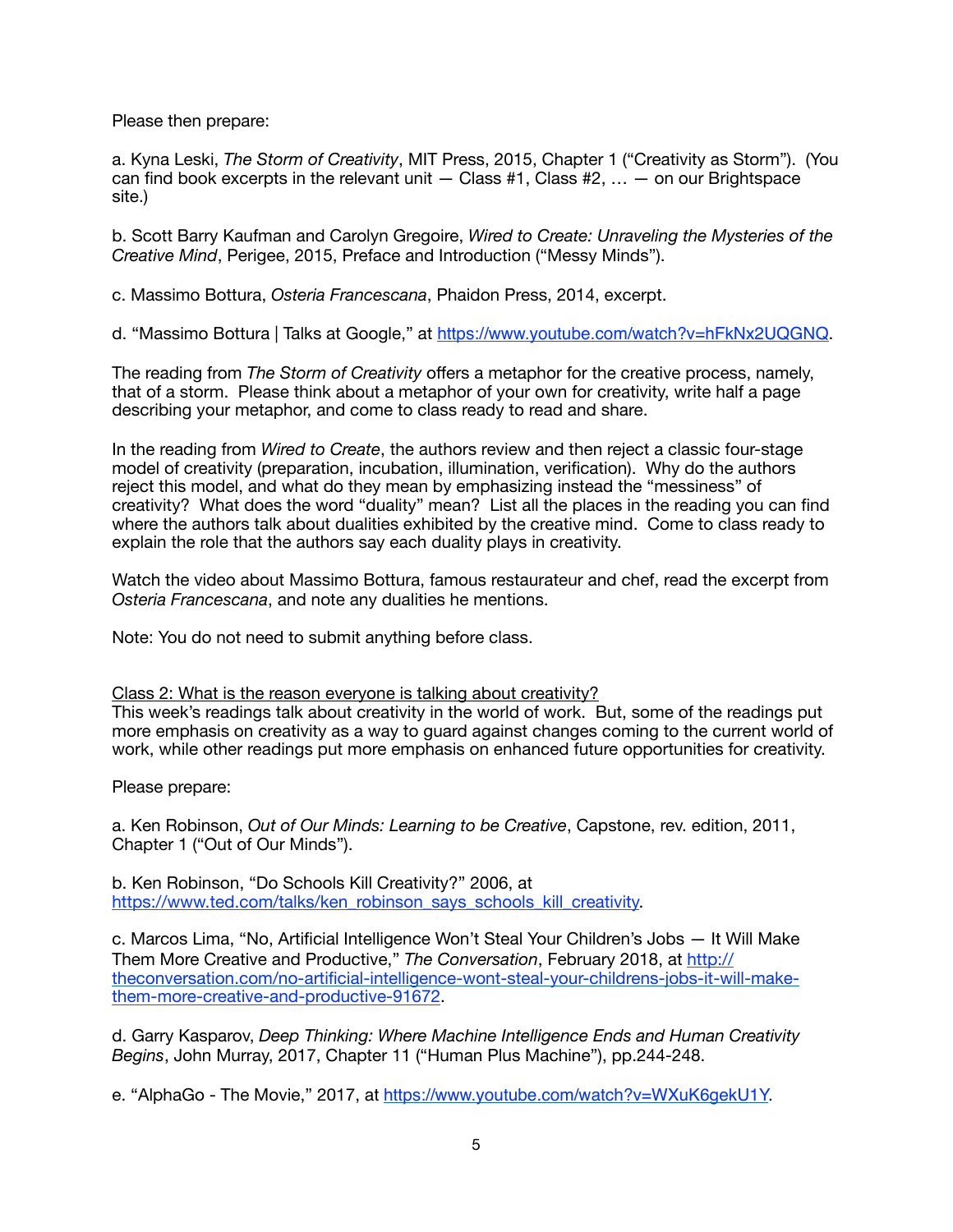Go through the readings, and watch the Ken Robinson video, and note the different arguments the different authors make about the future relationship between new technologies and humans. Also, come to class ready to suggest other reasons — not only ones within the world of work — why creativity is being talked about so much at the moment.

Dip into the documentary "AlphaGo - The Movie" of the 2016 match between AlphaGo, a computer Go program developed by Google DeepMind, and world champion Go player Lee Sedol. What does the documentary tell us about sources of creativity in the coming years?

You do not need to submit anything before class.

Note: At the end of class, we will go through the plans for your course project, and for the first project deliverable.

After class: You will each start the process of choosing a creator, whom you will study during the course. As you make your choice, please remember that creators work in many different fields —arts, sciences, technology, business, elsewhere (creators are not only artists!). You can choose someone who is famous, or not. Either is fine. Likely, the person you choose has some special meaning for you (e.g., as a role model?). Be sure to have some personal investment in your choice, so that your project takes on real significance for you.

Class 3: What constitutes a creative identity? This week, we will begin to assemble some views of what constitutes a creative identity.

Please prepare:

a. Adam Grant, *Originals: How Non-Conformists Move the World*, Viking, 2016, Chapter 1 ("Creative Destruction"), pp.1-14.

b. Bruce Nussbaum, *Creative Intelligence: Harnessing the Power to Create, Connect, and Inspire*, HarperCollins 2013, pp.3-9.

c. George Orwell, "Why I Write," *Gangrel* magazine, Summer 1946, at [http://gutenberg.net.au/](http://gutenberg.net.au/ebooks03/0300011h.html#part47) [ebooks03/0300011h.html#part47](http://gutenberg.net.au/ebooks03/0300011h.html#part47).

d. Twyla Tharp, *The Creative Habit: Learn It and Use It for Life*, Simon & Schuster, 2003, Chapter 3 ("Your Creative DNA"), pp.35-44.

What picture of an "original" (defined as a creator who takes action) does the reading from *Originals* paint? What qualifications or amendments would you make to this picture?

The reading from *Creative Intelligence* pushes back against the notion of creativity as made up of "aha" moments. How else does the reading view creativity?

Four "great motives" for writing are described in the essay "Why I Write." What does the essay say about the relative importance of these various motives and about the relationships among them?

The reading from *The Creative Habit* talks about the "creative DNA" which people possess. In preparation for an in-class exercise, list the three dimensions of this DNA as discussed by the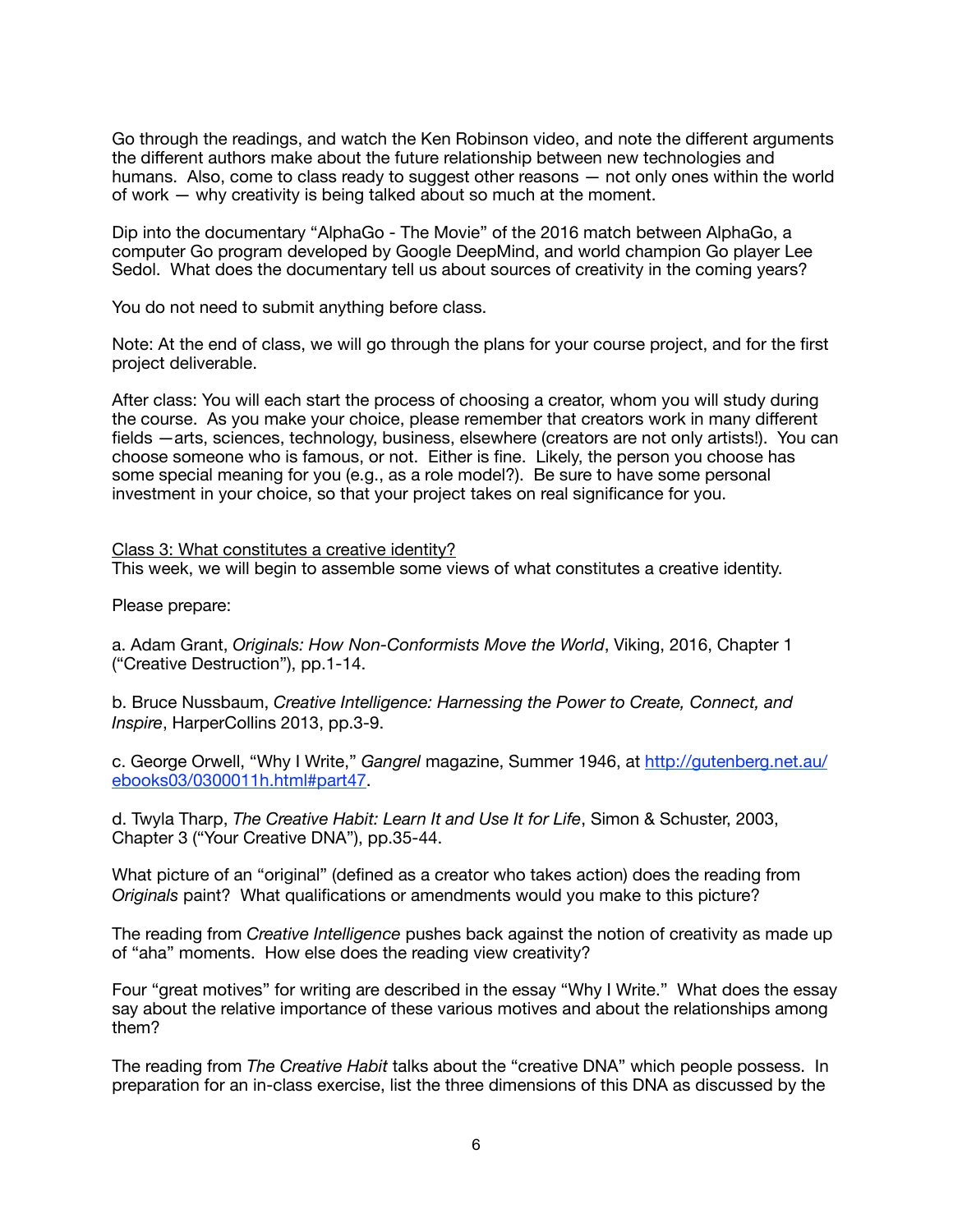author. Come up with your own examples of artists who occupy different places on each of these dimensions.

#### Class 4: Presentations on creators I

By now you should have narrowed down your choice of creator to study during the course. Please discuss your choice with us, before fully committing.

For class, please prepare a presentation  $-$  with slides  $-$  on your creator. (We will be sure to budget time for comments and questions on each presentation.) Email your slides in PDF form to adam.brandenburger@stern.nyu.edu. In your presentation, you should brief the class about the creator you chose and, importantly, about your motivation for choosing this person.

### Class 5: What constitutes a creative identity contd.?

This week, we will continue assembling some views of what constitutes a creative identity. Most of the materials for this week are about the sciences (rather than the arts, as previously).

Please prepare:

a. Stuart Firestein, *Ignorance: How It Drives Science*, Oxford University Press, 2012, Introduction and Chapter 1 ("A Short View of Ignorance").

b. "Richard Feynman — The Uncertainty of Knowledge," at [https://www.youtube.com/watch?](https://www.youtube.com/watch?v=QkhBcLk_8f0) [v=QkhBcLk\\_8f0.](https://www.youtube.com/watch?v=QkhBcLk_8f0)

c. Oren Harman and Michael Dietrich, *Dreamers, Visionaries, and Revolutionaries in the Life Sciences*, The University of Chicago Press, 2018, Chapter 13 ("Jane Goodall: She Dreamed of Tarzan") and Chapter 5 ("Jonas Salk: American Hero, Scientific Outcast").

d. Kyna Leski, *The Storm of Creativity*, MIT Press, 2015, Chapter 2 ("Unlearning"), pp.11-18.

e. Beau Lotto, "The Neuroscience of Creativity, Perception, and Confirmation Bias," 2017, at <https://www.youtube.com/watch?v=vR2P5vW-nVc>.

In the excerpt from *Ignorance*, the author offers a positive view of ignorance and its role in scientific work. What is this view? Please also watch the video of famous physicist Richard Feynman on a philosophy of science and life based on an attitude of enlightened ignorance.

Go through the reading from *Dreamers, Visionaries, and Revolutionaries in the Life Sciences* and document some characteristics of the two scientists described there.

In the reading from *The Storm of Creativity*, the author talks about "unlearning." What is unlearning and what is her argument for its importance to creativity?

Watch the video by neuroscientist Beau Lotto. Relate what he says about how the brain faces uncertainty to what the authors in a. through d. say about the unknown.

Class 6: What are some guides to creative thinking and doing? This week, we will begin to assemble some examples of writing that suggest specific techniques to foster creativity.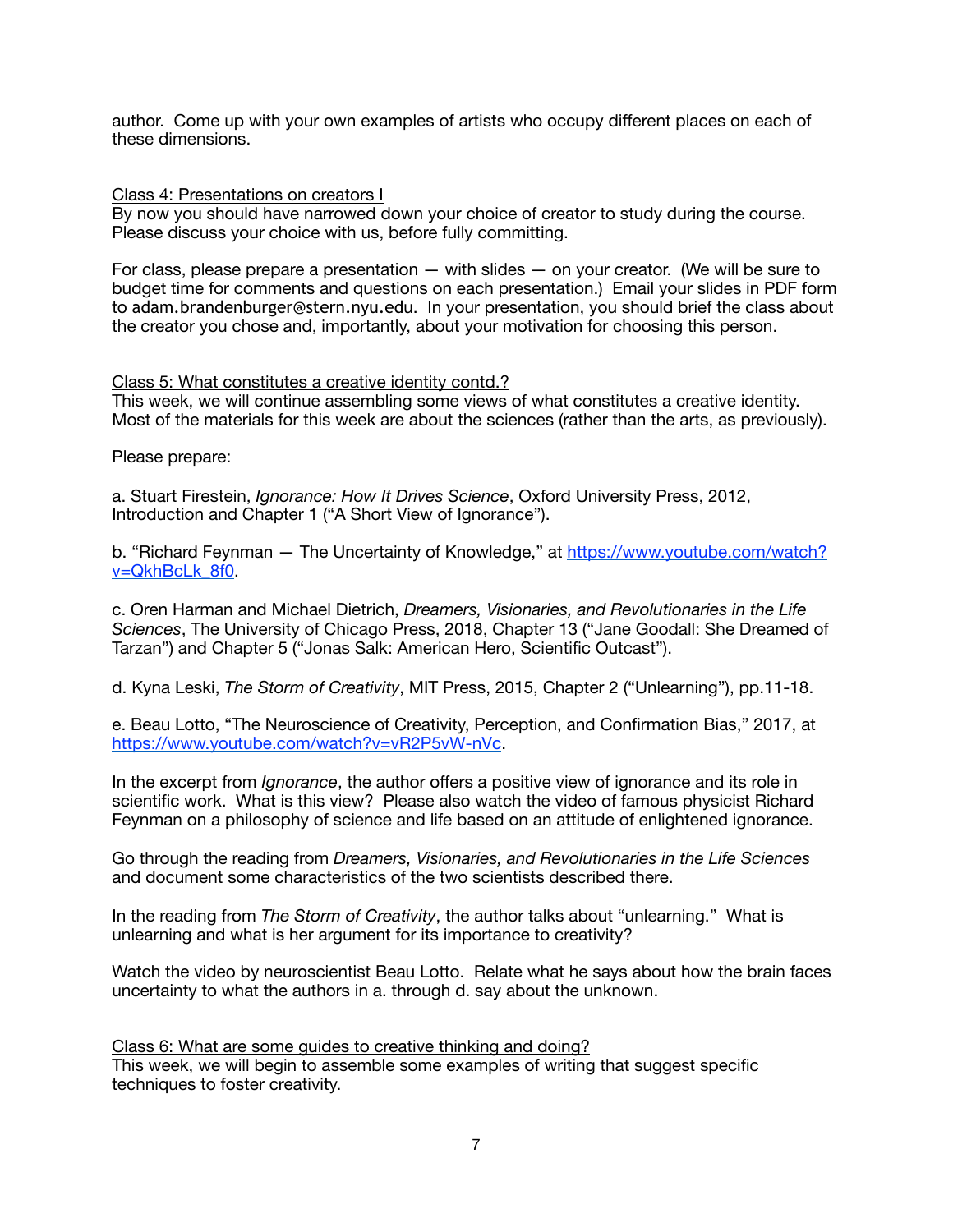Please prepare:

a. Charles Duhigg, *Smarter, Faster, Better*, Heinemann, 2016, Chapter 7 ("Innovation: How Idea Brokers and Creative Desperation Saved Disney's *Frozen*").

b. Maria Popova, "The Art of Discovering and Combining: Ada Lovelace on the Nature of the Imagination and Its Two Core Faculties," *The Marginalian*, December 2015, at [https://](https://www.themarginalian.org/2015/12/10/ada-lovelace-imagination/) [www.themarginalian.org/2015/12/10/ada-lovelace-imagination/](https://www.themarginalian.org/2015/12/10/ada-lovelace-imagination/).

c. Maria Popova, "What Is Creativity? Cultural Icons on What Ideation is and How It Works," *The Marginalian*, September 2013, at [https://www.themarginalian.org/2013/09/06/what-is](https://www.themarginalian.org/2013/09/06/what-is-creativity/)[creativity/](https://www.themarginalian.org/2013/09/06/what-is-creativity/). (In this reading, concentrate on the parts that talk about combination.)

d. Austin Kleon, *Steal Like an Artist: 10 Things Nobody Told You About Being Creative*, Workman, 2012, Chapter 1 ("Steal Like an Artist").

In the reading from *Smarter, Faster, Better*, what techniques does the author describe as having been employed to produce a movie that upended the customary storyline (from good vs. evil to love vs. fear)?

The readings "The Art of Discovering and Combining: Ada Lovelace on the Nature of the Imagination and Its Two Core Faculties" and "What Is Creativity? Cultural Icons on What Ideation is and How It Works" mention many creators from many fields who put combining as central to creative work. Identify different modes of combinatory thought suggested there.

Go through the reading from *Steal Like an Artist* and list the techniques the author suggests for arriving at the "mashups" and "remixes" which he considers the essence of new ideas.

### Class 7: Presentations on creators II

Please prepare two pieces of material for this week. Both will speak to the creative identity of the individual you have chosen to study during the course.

a. The first piece of material is a mini-essay you will write, drawing on our readings and discussions around creative identity (Classes #3 and #5) and using these to come up with some hypotheses about your chosen individual's creative identity. Please be sure to make detailed use of the relevant class readings and discussions, but, also important, do not just be formulaic in their application. The mini-essay should be 2-3 pages long. Please email it in PDF form to adam.brandenburger@stern.nyu.edu, prior to Class #7.

b. The second piece of material is a mini-presentation on the same topic as in a., which you will give in Class  $#7$ . Please prepare a presentation  $-$  with slides  $-$  on your creator. (We will be sure to budget time for comments and questions on each presentation.) Email your slides in PDF form to adam.brandenburger@stern.nyu.edu. Your slides should mirror your essay in a. above. That is, they should focus on hypotheses about your chosen individual's creative identity. You do not need to reintroduce your individual, since you gave us an introduction in Class #4.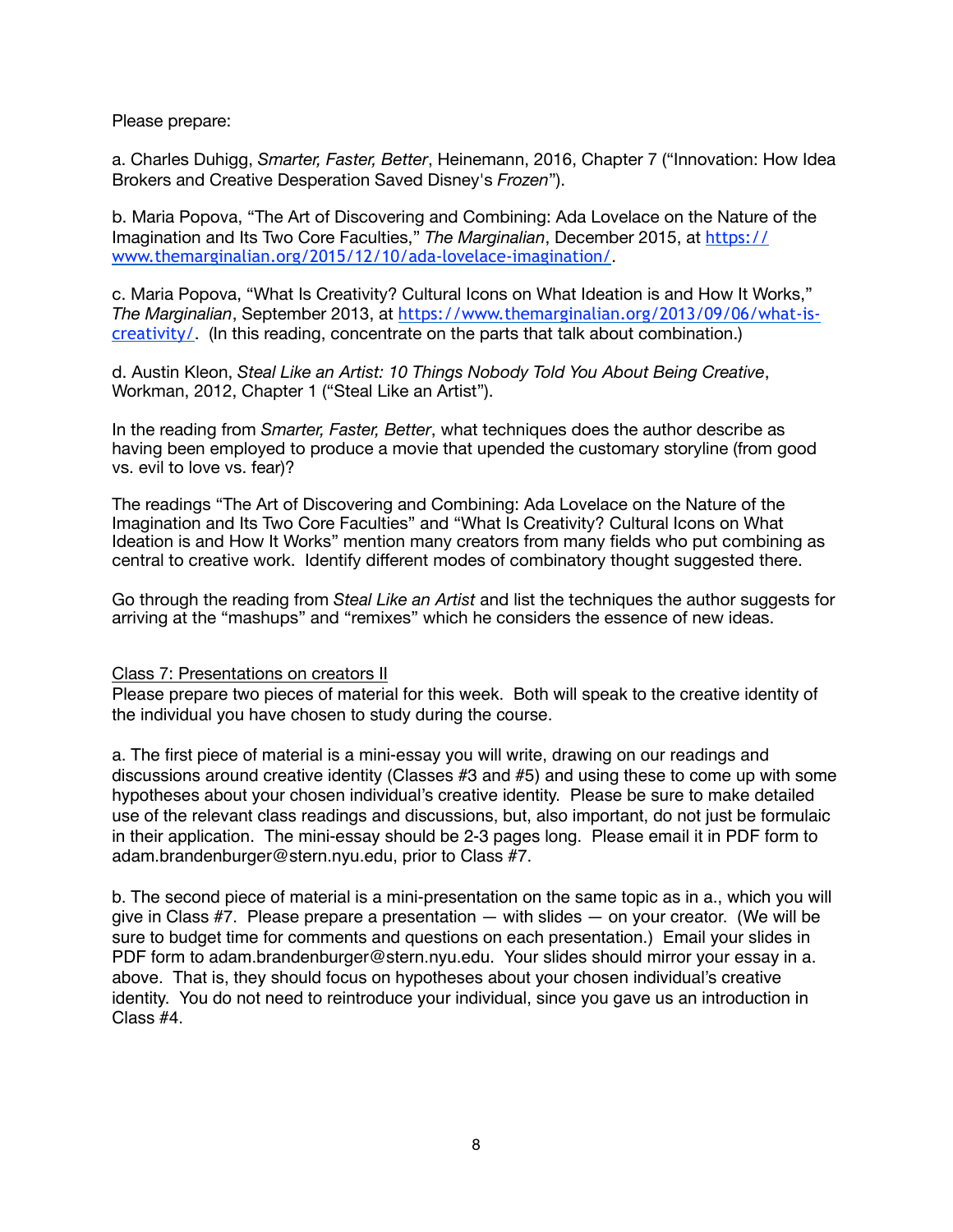Class 8: What are some guides to creative thinking and doing contd.? This week, we will continue assembling examples of writing that suggest techniques to foster creativity.

Please prepare:

a. Adam Brandenburger, "Strategy Needs Creativity," *Harvard Business Review*, March-April 2019, at [https://hbr.org/2019/03/strategy-needs-creativity.](https://hbr.org/2019/03/strategy-needs-creativity)

b. David Kadavy, *The Heart to Start: Win the Inner War & Let Your Art Shine*, Kadavy, Inc., 2017, Chapter 8 ("The Fortress Fallacy"), Chapter 9 ("Inflating the Investment"), and Chapter 10 ("The Linear Work Distortion").

c. Sarah Lewis, *The Rise: Creativity, The Gift of Failure, and the Search for Mastery*, Simon & Schuster, 2014, pp.61-70.

d. Julia Cameron, *The Artist's Way: A Spiritual Path to Higher Creativity*, TarcherPerigee, 25th Anniversary edition, 2016, pp.9-24 ("The Basic Tools").

The article "Strategy Needs Creativity" offers a set of prompts (contrast, combination, constraint, context) for creative thinking. Relate each of these prompts to topics previously discussed in the course.

Go through the excerpts from *The Heart to Start*, to be ready to practice the techniques described there in an in-class exercise.

The excerpt from *The Rise* talks about a notion of "surrender" in the face of formidable challenges. Relate this notion to that of "strategy from constraint" in the first reading and to notions in the second reading.

The excerpt from *The Artist's Way* recommends two regular practices to help unlock creative ideas and work. Think about other regular practices which you think could operate in a similar way.

Class 9: What are some guides to creative thinking and doing contd.? This week, we will switch focus from creativity at the individual level to creativity at the level of the group.

Please prepare:

[a. Isaac Asimov, "On Creativity," 1959, at https://www.technologyreview.com/s/531911/isaac](https://www.technologyreview.com/s/531911/isaac-asimov-asks-how-do-people-get-new-ideas/)[asimov-asks-how-do-people-get-new-ideas/.](https://www.technologyreview.com/s/531911/isaac-asimov-asks-how-do-people-get-new-ideas/)

b. Keith Sawyer, *Group Genius: The Creative Power of Collaboration*, Basic Books, rev. edition, 2017, Chapter 4 ("From Groupthink to Group Genius").

c. Andre Walton, "Resolving the Paradox of Group Creativity," *Harvard Business Review*, January 2016, at [https://hbr.org/2016/01/resolving-the-paradox-of-group-creativity.](https://hbr.org/2016/01/resolving-the-paradox-of-group-creativity)

What are the different roles proposed in the essay "On Creativity," for individual thinking and group discussion, respectively, when seeking cross-connections between ideas?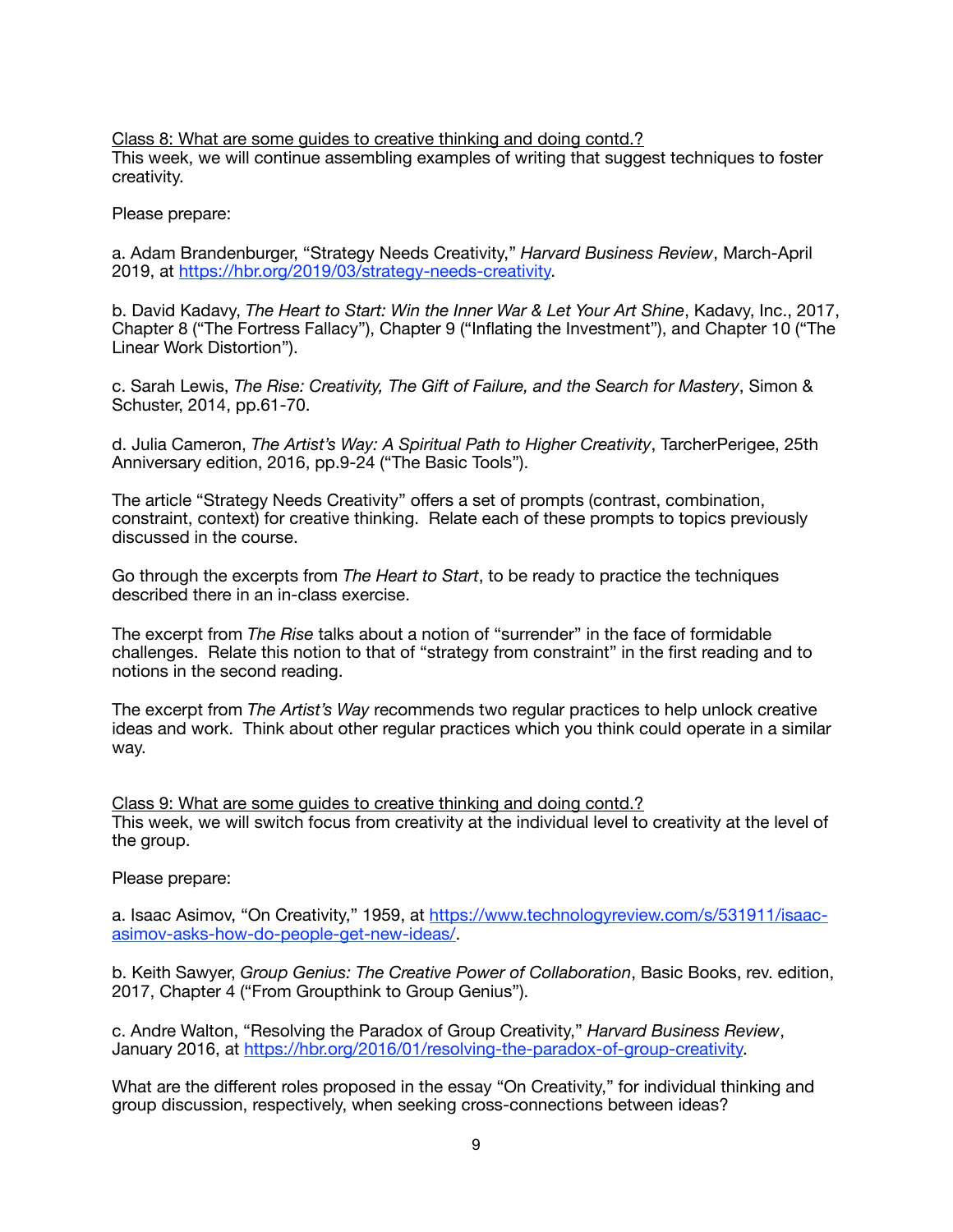What is the argument advanced in the reading from *Group Genius* for why groups may encounter problems in performing creative work? What is the argument advanced in "Resolving the Paradox of Group Creativity" for this possibility? Compare the two arguments, and also compare the solutions to this issue which the two readings propose.

#### Class 10: Presentations on creators III

Please prepare two pieces of material for this week. Both will speak to ways of creative thinking and doing for the individual you have chosen to study during the course.

a. The first piece of material is a mini-essay you will write — drawing on our readings and discussions around creative thinking and doing (Classes #6, #8, and #9) and using these to come up with some hypotheses about your chosen individual's ways of creative thinking and doing. Please be sure to make detailed use of the relevant class readings and discussions, but, also important, do not just be formulaic in their application. The mini-essay should be 2-3 pages long. Please email it in PDF form to adam.brandenburger@stern.nyu.edu, prior to Class #10.

b. The second piece of material is a mini-presentation on the same topic as in a., which you will give in Class #10. Please prepare a presentation — with slides — on your creator. (We will be sure to budget time for comments and questions on each presentation.) Email your slides in PDF form to adam.brandenburger@stern.nyu.edu. Your slides should mirror your essay in a. above. That is, they should focus on hypotheses about your chosen individual's ways of creating and doing.

Class 11: What can science tell us about creativity? This week, we will delve a little into what neuroscientists can tell us about creativity.

Please prepare:

a. Scott Barry Kaufman, "The Real Neuroscience of Creativity," *Scientific American*, August [2013, at https://blogs.scientificamerican.com/beautiful-minds/the-real-neuroscience-of](https://blogs.scientificamerican.com/beautiful-minds/the-real-neuroscience-of-creativity/)[creativity/.](https://blogs.scientificamerican.com/beautiful-minds/the-real-neuroscience-of-creativity/)

b. Roger Beaty et al., "Robust Prediction of Individual Creative Ability from Brain Functional Connectivity," *Proceedings of the National Academy of Sciences*, 2018, at [https://doi.org/](https://doi.org/10.1073/pnas.1713532115) [10.1073/pnas.1713532115;](https://doi.org/10.1073/pnas.1713532115) summarized at [https://www.sciencedaily.com/releases/](https://www.sciencedaily.com/releases/2018/01/180117163954.htm) [2018/01/180117163954.htm](https://www.sciencedaily.com/releases/2018/01/180117163954.htm).

c. Manoush Zomorodi, "What Boredom Does to You: The Science of the Wandering Mind," *Nautilus*, October 26, 2017, at [http://nautil.us/issue/53/monsters/what-boredom-does-to-you.](http://nautil.us/issue/53/monsters/what-boredom-does-to-you)

d. Manoush Zomorodi, "How Boredom Can Lead to Your Most Brilliant Ideas," 2017, at [https://](https://www.ted.com/talks/manoush_zomorodi_how_boredom_can_lead_to_your_most_brilliant_ideas) [www.ted.com/talks/](https://www.ted.com/talks/manoush_zomorodi_how_boredom_can_lead_to_your_most_brilliant_ideas)

manoush zomorodi how boredom can lead to your most brilliant ideas.

The article "The Real Neuroscience of Creativity" mentions three brain networks as being important to neural processes underlying creativity. What does the article say about how these networks interact? How does this network view differ from older views of how the brain functions during creative activity? Read also the *Science Daily* summary of the article "Robust Prediction of Individual Creative Ability from Brain Functional Connectivity." (Of course, you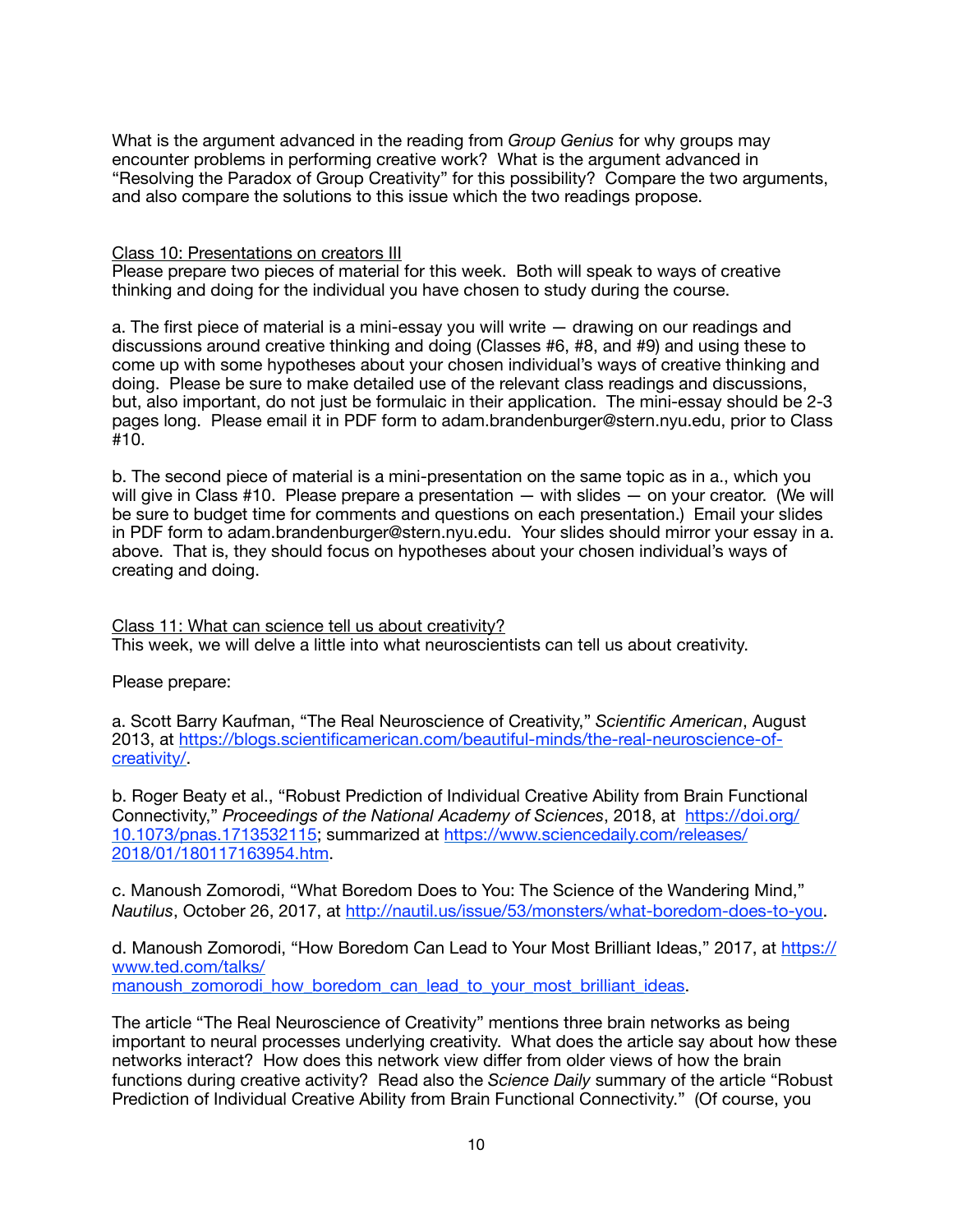can also read the complete article, if you want to go further.) This article talks about "synchrony" across the three networks.

Read the article "What Boredom Does to You: The Science of the Wandering Mind," which talks in more detail about the Default Mode Network. Also watch the associated video. What does the author say about the various roles which this network — and, more generally, mindwandering — may play in our lives?

### Class 12: Presentations on personal lessons

This week or the week after, you will each give a presentation sharing what you have learned during the course about creativity in general and your own creative self in particular. Cover where the readings, the class discussions, and your study of a creator have brought you in your thinking. Talk here in terms of "before" and "after," i.e., compare where your thinking was back before the course began with where it is now. Please prepare a 20-minute slide presentation. Email your slides in PDF form to adam.brandenburger@stern.nyu.edu, prior to class #12 or Class #13.

Also, to be handed in by the start of our final class (Class #14), is an individual essay elaborating on your Class #12 or Class #13 presentation. That is, this essay, like your presentation, will draw on the readings, the class discussions, and your study of a creator to reflect on what you have learned during the course about creativity in general and your own creative self in particular. The expectation is that your essay will be approximately 10 pages in length. Please email it in PDF form to adam.brandenburger@stern.nyu.edu, prior to Class #14.

Remember that, as before, your presentation and your essay should be closely aligned in terms of structure, even though they differ in format. In addition, you can view your presentation as an opportunity to 'test-drive' your essay as you are working on it.

Class 13: Presentations on personal lessons contd. We will continue with final presentations.

Class 14: Conclusion We will work together to summarize the course.

### **Deliverables and Grading**

Each student will choose a creator to study during the course. You will write some essays on your creator, and you will also prepare and share with the class some presentations about your creator.

Each student will introduce their creator via a presentation.

Each student will write two mini-essays during the course. The first mini-essay will use ideas from class to examine the creative identity of the individual you have chosen to study. The second mini-essay will use ideas from class to examine some of the ways of creative thinking and doing exhibited by the individual you have chosen to study. Both mini-essays will be accompanied by presentations.